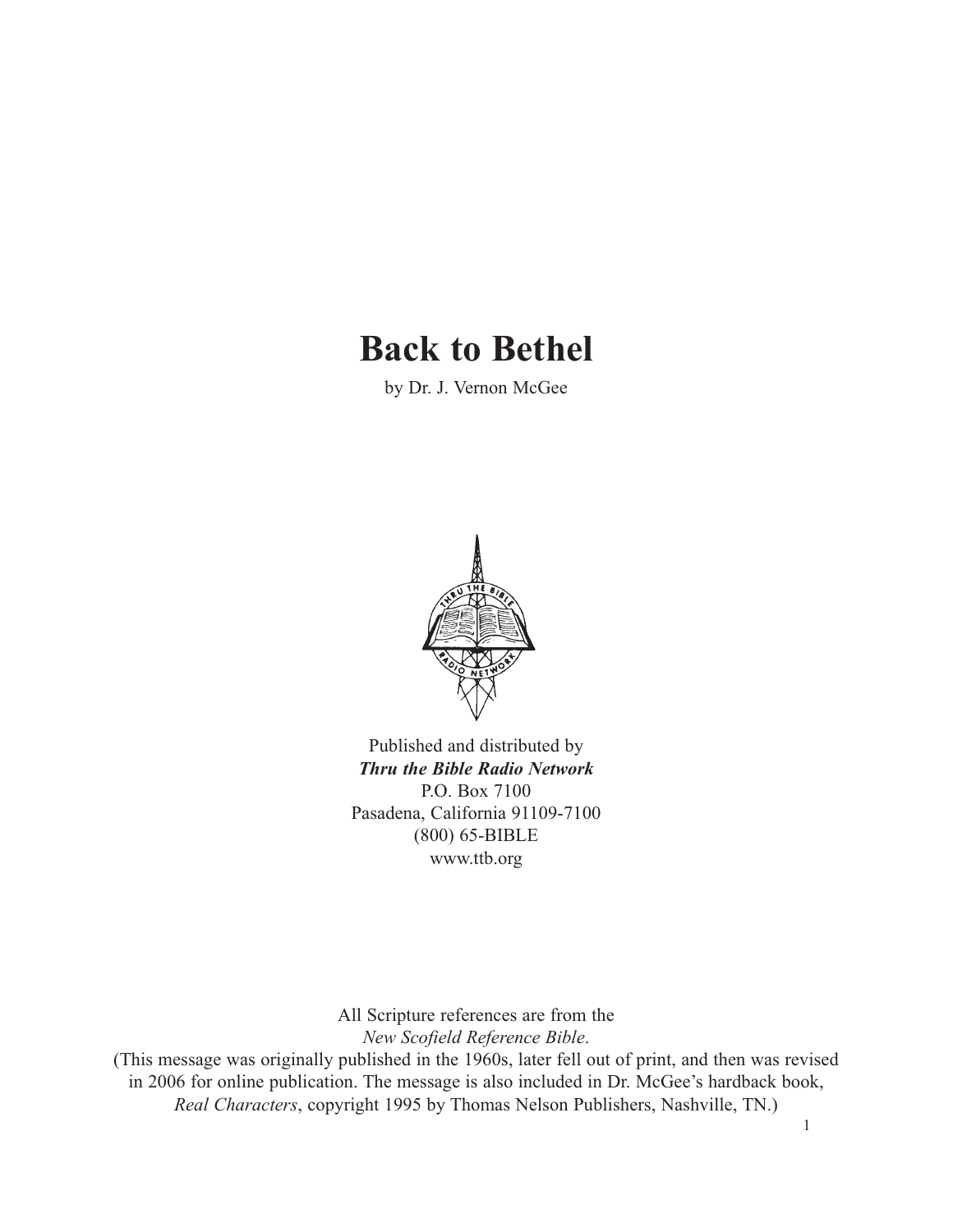*And God said unto Jacob, Arise, go up to Bethel, and dwell there: and make there an altar unto God, who appeared unto thee when thou fleddest from the face of Esau, thy brother. Then Jacob said unto his household, and to all that were with him, Put away the foreign gods that are among you, and be clean, and change your garments. And let us arise, and go up to Bethel; and I will make there an altar unto God, who answered me in the day of my distress, and was with me in the way which I went.* (Genesis 35:1-3)

Bethel is about twelve miles north of Jerusalem. Described as a bleak moorland in the hill country, it stands twelve hundred feet above sea level where the wild winds whistle about its large, exposed rocks. If you have driven over the narrow old roads between California's Yucca Valley and Apple Valley, you have seen a place much like Bethel. Although the topography was desolate and forbidding, it was where the spiritual high point in the life of Jacob occurred.

To understand this passage in Genesis 35, we must go back thirty years to the time when Jacob first went to Bethel. At that time he was fleeing for his life. His brother Esau was after him to murder him. Jacob was a fugitive, a runaway. He had no traveling gear whatsoever except the staff in his hand.

That first night away from home, Jacob spent at Bethel — his head pillowed on a stone in that bleak, lonely spot, with the winds howling about him. He dreamed of a ladder that was set up on earth, the top of it reaching to heaven, and God standing above the ladder.

What was it that brought him to this place? What kind of home did he leave? It was not an ideal home, but it was a home through which God was moving for time and for eternity. It was the home of Isaac and Rebekah.

#### **Home and Family**

Isaac was the son of Abraham and Sarah, the son of promise God had given them by a miracle in their old age. When the boy was grown, his aged father refused to take a wife for him from among the heathen in whose land they lived. Abraham instructed his servant to get a bride for his son from among his kinfolk back at Haran. The servant, unerringly guided by God, brought back Rebekah to be the bride of Isaac. We take up the thread of their story when they were expecting their first child.

*And the children struggled together within her; and she said, If it be so, why am I thus? And she went to inquire of the LORD. And the LORD said unto her, Two nations are in thy womb, and two manner of people shall be born of thee; and the one people shall be stronger than the other people; and the elder shall serve the younger.* (Genesis 25:22, 23)

God said that two nations were to come out of this family, and two nations did come from these two boys. We shall follow them through the Word of God.

Not only can we trace the history of these two nations, but we are given the spiritual application to the life of the believer. You see, all truth in the Bible is germinated in Genesis. We find the seed plot of the Bible in the Book of Genesis, and we have the bud appearing there — much of the Bible is simply the unfolding. In Esau and Jacob we have a picture of the two natures in a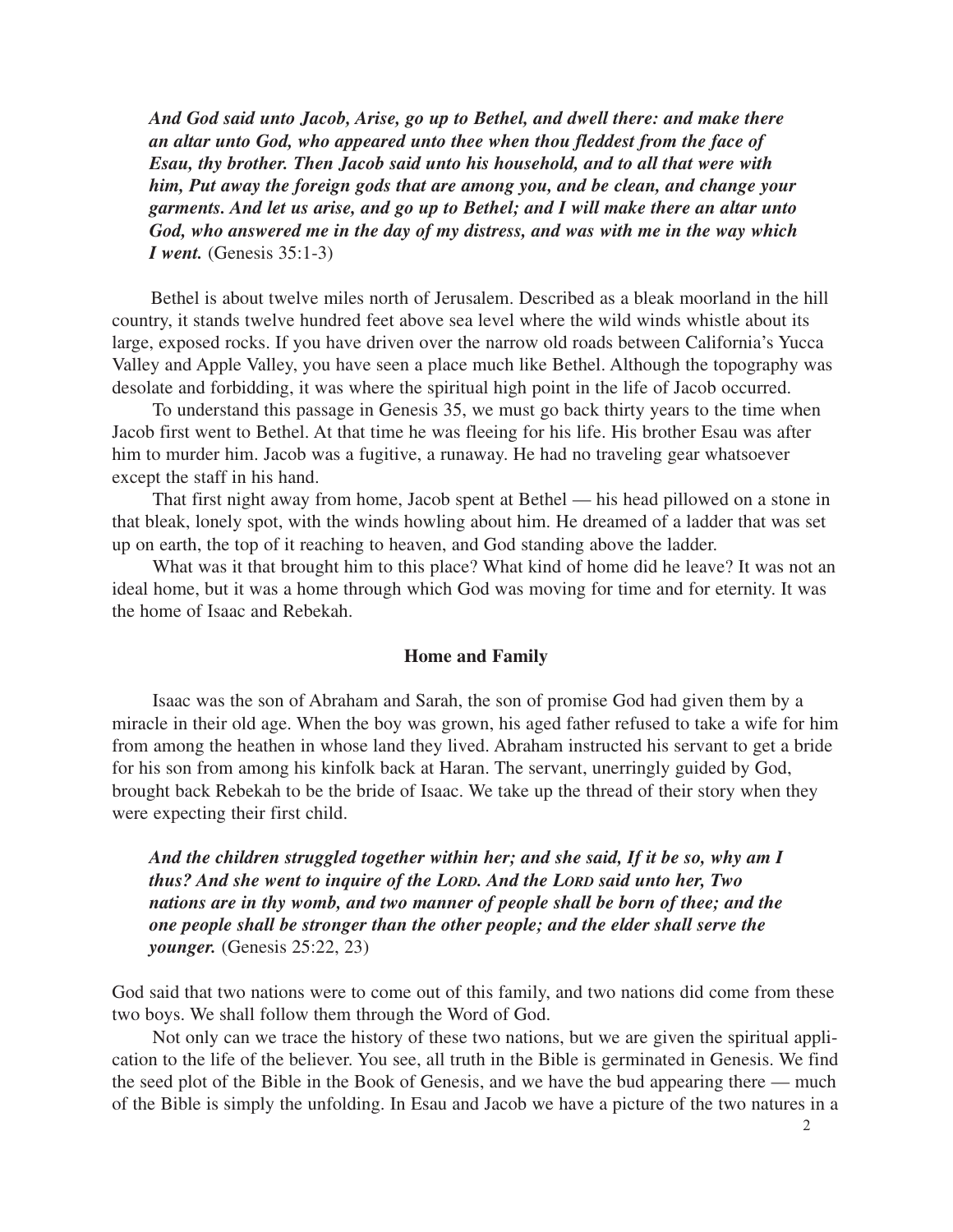believer today. If you are a child of God, you have a new nature — but you did not get rid of your old nature, and because of this there is conflict. The new nature and the old nature are opposed to each other. Paul said that the flesh wars against the Spirit, and the Spirit wars against the flesh. Esau pictures the flesh, Jacob the spirit.

Esau, the man of the flesh, is outwardly far more attractive than Jacob. He was an outdoor man, the athletic type. He was the popular man, the extrovert, the *monsieur de monde*, the man of the world.

In contrast, Jacob was the man of the spirit — although that is not apparent at the beginning. When we first meet him he is actually much less attractive than Esau. He is clever, selfopinionated, crooked as can be, and above all he is mama's boy.

#### *And Isaac loved Esau, because he did eat of his venison: but Rebekah loved Jacob.* (Genesis 25:28)

In this family both parents have their favorites, which invariably creates friction. As these boys are growing up you will notice that they are not identical twins — rather they are opposites. God said before they were born, so it would be of grace, "I have chosen the younger, and the older will serve him" (see Genesis 25:23). Jacob, knowing God's promise, still connived for the right of the first born.

The birthright may not seem very important to you, but it actually meant that the boy possessing it would be the priest of the family, and it guaranteed that the promises made to the father would be confirmed to him. The ultimate promise was that the Messiah would come through the line of the one having the birthright. Esau, a man of the flesh, did not care about what might happen a thousand years from his day. He was not concerned about anything beyond his present life. His philosophy was "Eat, drink, and be merry, for tomorrow we die."

Esau came in from hunting, hungry — but not starving to death. Jacob did not take advantage of a starving man. Do you think anyone could have starved to death in the wealthy home of Abraham or Isaac? Of course not. But when he smelled the aroma of his brother's cooking, he wanted it. Now, you get nothing from Jacob unless you pay for it, and Jacob bargained, "I'll let you have it if you will let me have that birthright you don't care about." Esau so despised his birthright that he said, "You may have it, it means nothing to me." Thus Jacob buys that which God had already promised to give him — he wanted to get it on his own. God could not, nor did He, approve this transaction.

Jacob did not stop there. When old Isaac was about to do that which he should not have done — that is, bless Esau — the boy Jacob and his mother schemed. Actually they stole the blessing. Their father Isaac had said to Esau:

## *And make me savory food, such as I love, and bring it to me, that I may eat; that my soul may bless thee before I die.* (Genesis 27:4)

Rebekah and Jacob collaborated in the deception:

*And Rebekah took choicest raiment of her eldest son, Esau, which were with her in the house, and put them upon Jacob, her younger son. And she put the skins of the kids of the goats upon his hands, and upon the smooth of his neck. And she gave*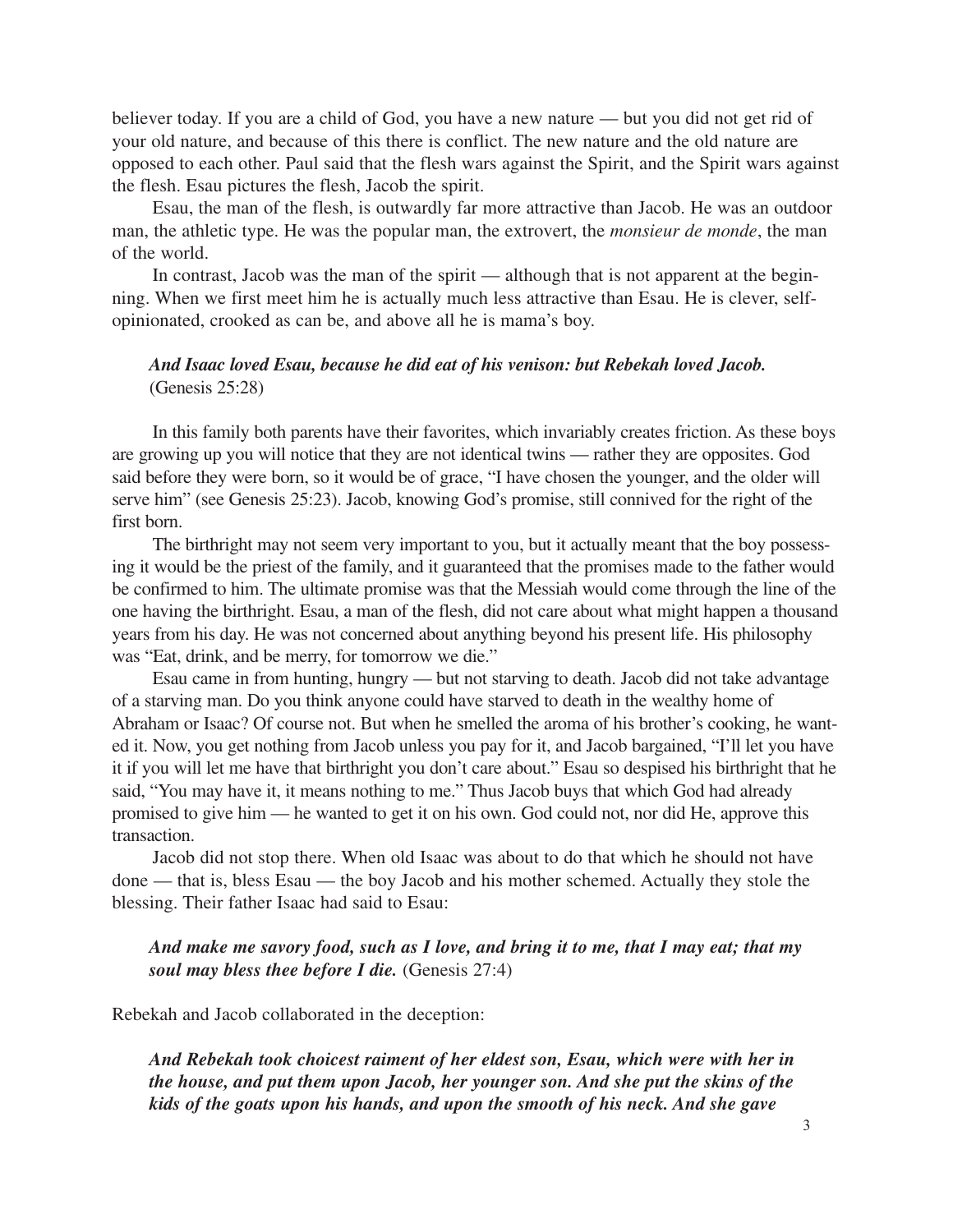*the savory food and the bread, which she had prepared, into the hand of her son Jacob. And he came unto his father, and said, My father: and he said, Here am I; who art thou, my son? And Jacob said unto his father, I am Esau, thy first-born; I have done according as thou badest me: arise, I pray thee, sit and eat of my venison, that thy soul may bless me.* (Genesis 27:15-19)

Isaac, his senses dimmed by age, was taken in by this clever ruse.

*And he came near, and kissed him: and he smelled the smell of his raiment, and blessed him, and said, See, the smell of my son is as the smell of a field which the LORD hath blessed. Therefore God give thee of the dew of heaven, and the fatness of the earth, and plenty of grain and wine: let people serve thee, and nations bow down to thee: be lord over thy brethren, and let thy mother's sons bow down to thee: cursed be every one that curseth thee, and blessed be he that blesseth thee.* (Genesis 27:27-29)

The theft of the blessing was the straw that broke the camel's back. It turned Jacob's brother against him.

*And Esau hated Jacob because of the blessing with which his father blessed him: and Esau said in his heart, The days of mourning for my father are at hand; then will I slay my brother, Jacob.* (Genesis 27:41)

*My father is old*, he thought, *and I don't want to do anything that would put him in his grave; but the minute he dies, I am going to kill my brother.*

Now when Rebekah hears about this threat to her favorite son, she says to Jacob,

*Now therefore, my son, obey my voice; and arise, flee thou to Laban my brother, to Haran; and tarry with him a few days, until thy brother's fury turn away.* (Genesis 27:43, 44)

She told him to go there for just a few days — but the days lengthened into twenty years, and in the meantime Rebekah died. She never saw her boy again. Her sin was judged.

#### **The Encounter**

This boy leaves home and spends his first night out at Bethel. That night he dreams of a ladder set up on earth with angels on it. If I had written this account I would have said that the angels come from heaven descending and then return, ascending. But the record does not read that way. It states that the angels were ascending and descending. What does that mean? God is telling this boy that He would answer prayer. The ascending angel, the prayer; the descending angel, the answer — and the ladder is our Lord Jesus Christ.

In the New Testament, when Jesus called Nathanael, He characterized him as "an Israelite indeed, in whom is no guile" (John 1:47). He was no Jacob — none of his cleverness, none of his crookedness, none of his self-opinionatedness. Nathanael was a sincere man who had ques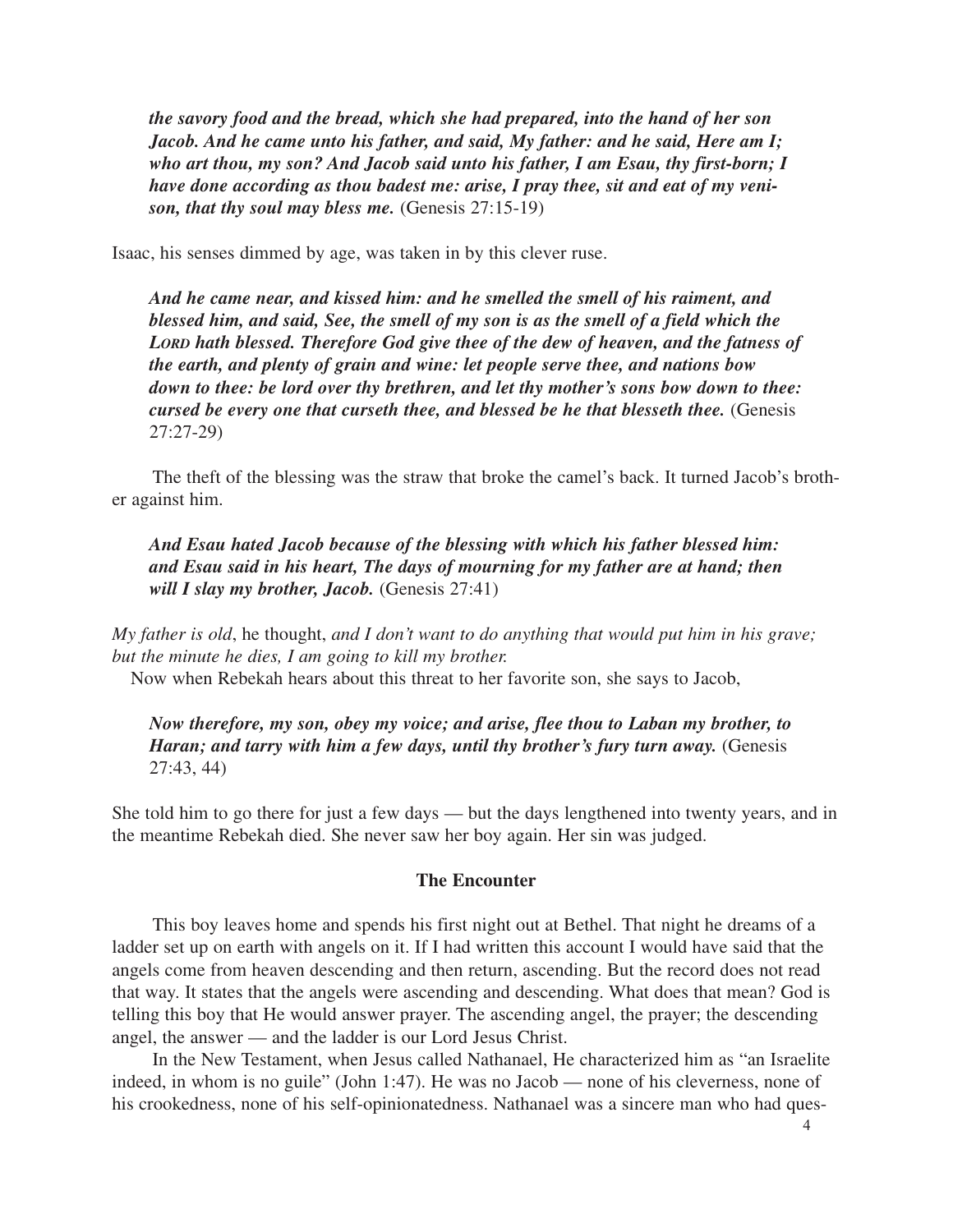tioned the messiahship of Jesus. "Can any good thing come out of Nazareth?" (John 1:46) he had wisecracked to Philip. But Jesus said to him,

*Before Philip called thee, when thou wast under the fig tree, I saw thee. Nathanael answered, and saith unto him, Rabbi, thou art the Son of God; thou art the King of Israel. Jesus answered, and said unto him, Because I said unto thee, I saw thee under the fig tree, believest thou? Thou shalt see greater things than these. And he saith unto him, Verily, verily, I say unto you, Hereafter ye shall see heaven open, and the angels of God ascending and descending upon the Son of man.* (John 1:48- 51)

Christ is the ladder, and when the boy Jacob pillowed his head on the stones at Bethel with the wild winds racing about him, he dreamed of that ladder. He thought he had left God back home. Listen to him:

## *And Jacob awaked out of his sleep, and he said, Surely the LORD is in this place; and I knew it not.* (Genesis 28:16)

You see, though down deep Jacob has a spiritual nature, he is a conniver and a schemer, depending on his own wits and his own strength. He is far from God. This boy, when he left home and escaped from Esau, probably mopped his brow and said, "Goodbye, Esau. Goodbye, God." He honestly thought he had left God back home. But the first night out, God has appeared to him. He is telling this lonesome, homesick boy that there is grace and mercy with God, that he still has access to God, and that his prayers will be heard and answered. God has not forsaken him.

In the section of Romans where Paul discusses the nation Israel, and especially this boy and his brother Esau, he says something in chapter ten that is quite interesting:

## *But the righteousness which is of faith speaketh on this wise, Say not in thine heart, Who shall ascend into heaven? (that is, to bring Christ down from above).* (Romans 10:6)

You do not have to bring Christ down a ladder today. He is available to you — right where you are sitting.

## *Or, Who shall descend into the deep? (that is, to bring up Christ again from the dead).* (Romans 10:7)

He is already back from the dead, my beloved.

## *But what saith it? The word is near thee, even in thy mouth, and in thy heart; that is, the word of faith, which we preach.* (Romans 10:8)

Such is the gospel that we preach today, the gospel of a ladder reaching to heaven. God is available. You do not have to go through a religious system, a church, or a preacher. There is nothing between your soul and God.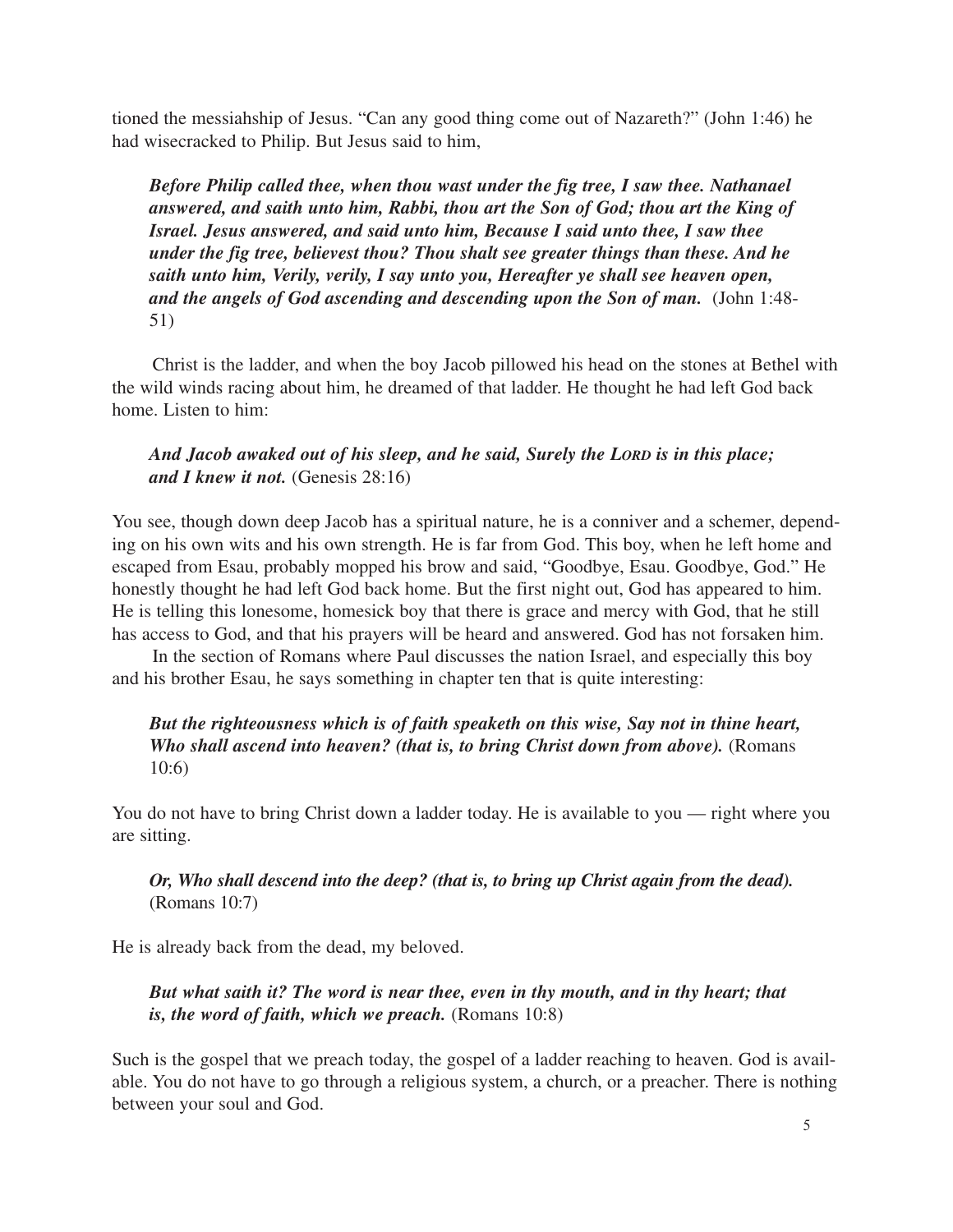This is the frightening thing, and it is the thing that frightened Jacob. When you are running away from your brother because you have deceived him, when you are out of the will of God, such a discovery is frightening. God says to you and He says to me, "There is not even a tissue between your soul and Me. I am available." The Lord Jesus says, "I am the way, the ladder."

*That if thou shalt confess with thy mouth the Lord Jesus, and shalt believe in thine heart that God hath raised him from the dead, thou shalt be saved. For with the heart man believeth unto righteousness; and with the mouth confession is made unto salvation.* (Romans 10:9, 10)

There is a ladder let down from heaven right where you are at this moment. All you have to do is bring your mouth and your heart into harmony so that they say the same thing. Trust Christ as your personal Savior today. Believe that God gave Him for your sin and that God raised Him from the dead, and you will be saved. The way is wide open for you today. No man is able to open it, but Christ opened it for you about two thousand years ago. Christ is the ladder.

You know, that is the reason some folk will not come to church or Bible study. They have a hundred excuses, but the real reason is they do not want to get that close to God. Actually, the reason multitudes of folk want to go through a ceremony, a ritual, a church, or a man is so that they will not have to go firsthand to God. But by Christ's death and resurrection, God cut out the middleman, and now you go to Him directly.

Jacob found that ladder when he ran away from home. And God promised to be with him. Imagine God promising to be with this clever, self-opinionated boy who thinks he knows everything!

## *And, behold, I am with thee, and will keep thee in all places to which thou goest, and will bring thee again into this land; for I will not leave thee, until I have done that which I have spoken to thee of.* (Genesis 28:15)

God says in essence, "I will not leave you, I will not forsake you. You did not run away from Me. I am going to continue to deal with you." Believe me, God dealt with this boy — which we shall see.

Notice the reaction of this runaway boy — I told you he is frightened.

## *He was afraid, and said, How awesome is this place! This is none other but the house of God, and this is the gate of heaven.* (Genesis 28:17)

This is Bethel.

Such was his experience, and now he makes his vow:

*And Jacob vowed a vow, saying, If God will be with me, and will keep me in this way that I go, and will give me bread to eat, and raiment to put on, so that I come again to my father's house in peace; then shall the LORD be my God.* (Genesis 28:20, 21)

He can't help but trade! Even after God promises to do it for him, he turns right around and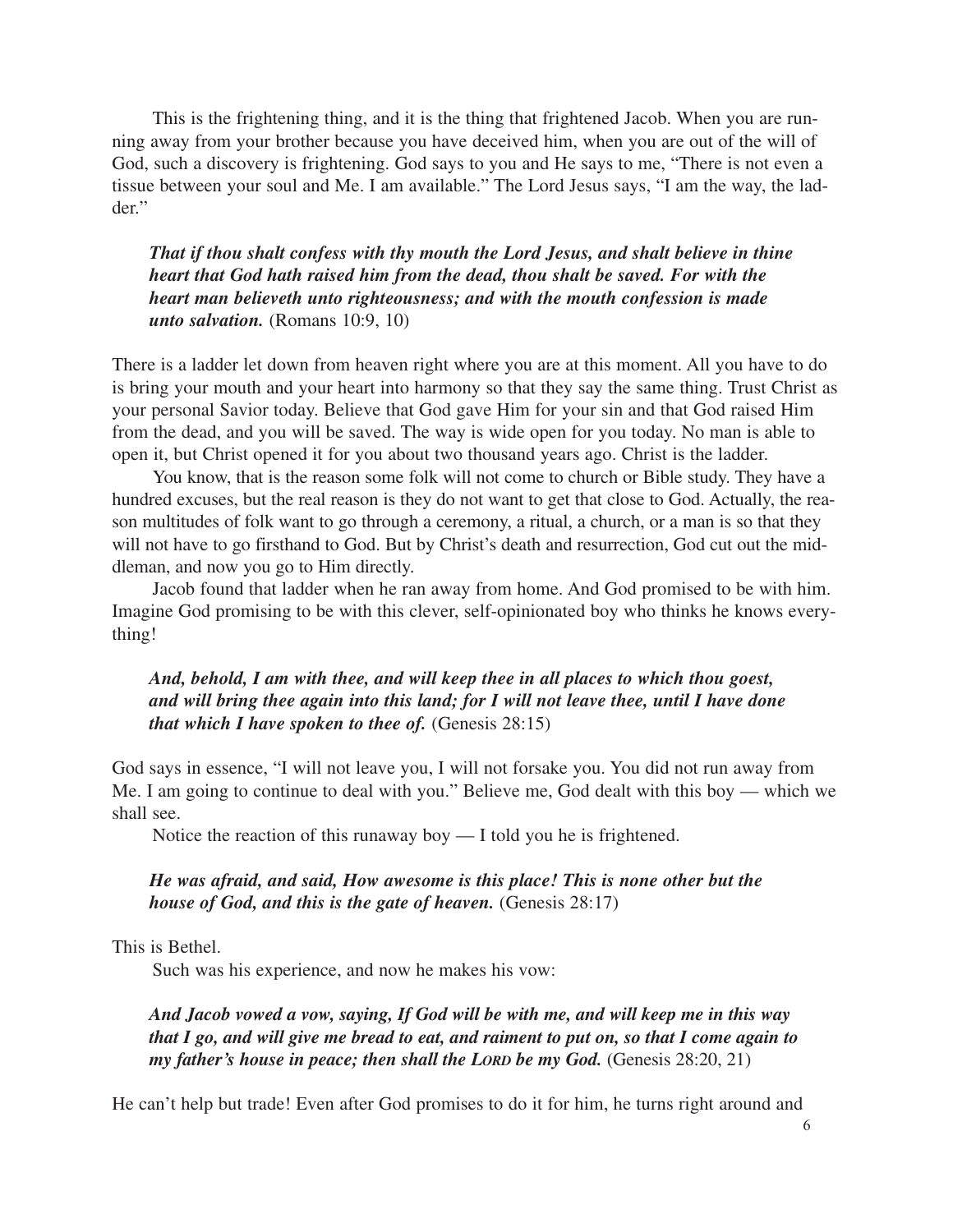says, "*If* God will do this for me, then He will be my God" — always trading, always depending on himself to work something out. However, this experience at Bethel is the high point in his life. I believe it is his conversion.

#### **On to Haran**

On to Haran now, on to the place where his mother, Rebekah, had sent him — to her brother's home. Jacob resumes his journey, cocksure, self-sufficient, conceited. However, unbeknown to him, he is moving toward college — the college of hard knocks. His Uncle Laban is dean and professor of all the courses, and, believe me, he is a good teacher.

When Jacob arrives in Haran, he meets a girl. Rachel comes to the well with her father's sheep. Jacob waters the sheep, then (I have always been amused at this) he kisses Rachel, and lifts his voice and weeps. It is love at first sight. She is the only fine thing in this man's life. She was at his side through all the hard years in Haran. After many years they had a son, Joseph. Later Benjamin was born at Bethlehem. His birth cost Rachel's life, and it was at Bethlehem that Jacob buried his beautiful Rachel.

But now Jacob is a young fellow, he has just arrived at Haran and has met Rachel. She leads him to her home because she is the daughter of Uncle Laban. Jacob doesn't know it, but he is in school now. Here he is, the nephew who has come from a far country. But he is a guest for only a few days. He had expected to be treated in style. He had been able to outwit everybody, including his father and his brother, but he has encountered Uncle Laban now, and Uncle Laban is smarter than he is.

One morning at breakfast Uncle Laban says,

#### *Because thou art my brother, shouldest thou therefore serve me for nothing? Tell me, what shall thy wages be?* (Genesis 29:15)

Laban sounds so magnanimous when he says, in effect, "Although you are part of the family, I'm not going to let you work here for nothing." Who said anything about working? Jacob had not. He had not come to Haran to work. That boy lived, not by the sweat of his brow and the rough hands of toil, but by his wits. Yet here somebody is getting in ahead of him. Uncle Laban says, "I'm not going to let you work for nothing, but tomorrow morning you're getting up with the other hired help and you are going to start working for me — and I'll pay you."

Now Laban had already seen Jacob eyeing Rachel. He knew what Jacob wanted, and he knew what he intended to give him. Jacob fell right into line, saying, "I will serve you seven years for Rachel, your younger daughter" (see Genesis 29:18). The record gives us a brief glimpse into Jacob's heart during these years — "they seemed only a few days to him because of the love he had for her" (see Genesis 29:20). Oh, how he loved her!

The seven years pass and Jacob comes to claim his beautiful Rachel. An evening wedding is arranged, and the bride comes out heavily veiled. The wedding night passes, and in the cruel light of day Jacob sees his bride — Leah!

But Laban is right there to explain everything. "I forgot to tell you, Jacob, that in our country it is the custom that the oldest daughter must be married first. I forgot to tell you that. You will have to take her first." (See Genesis 29:26.)

May I say to you, this boy is beginning to learn now. This is really his first big lesson. He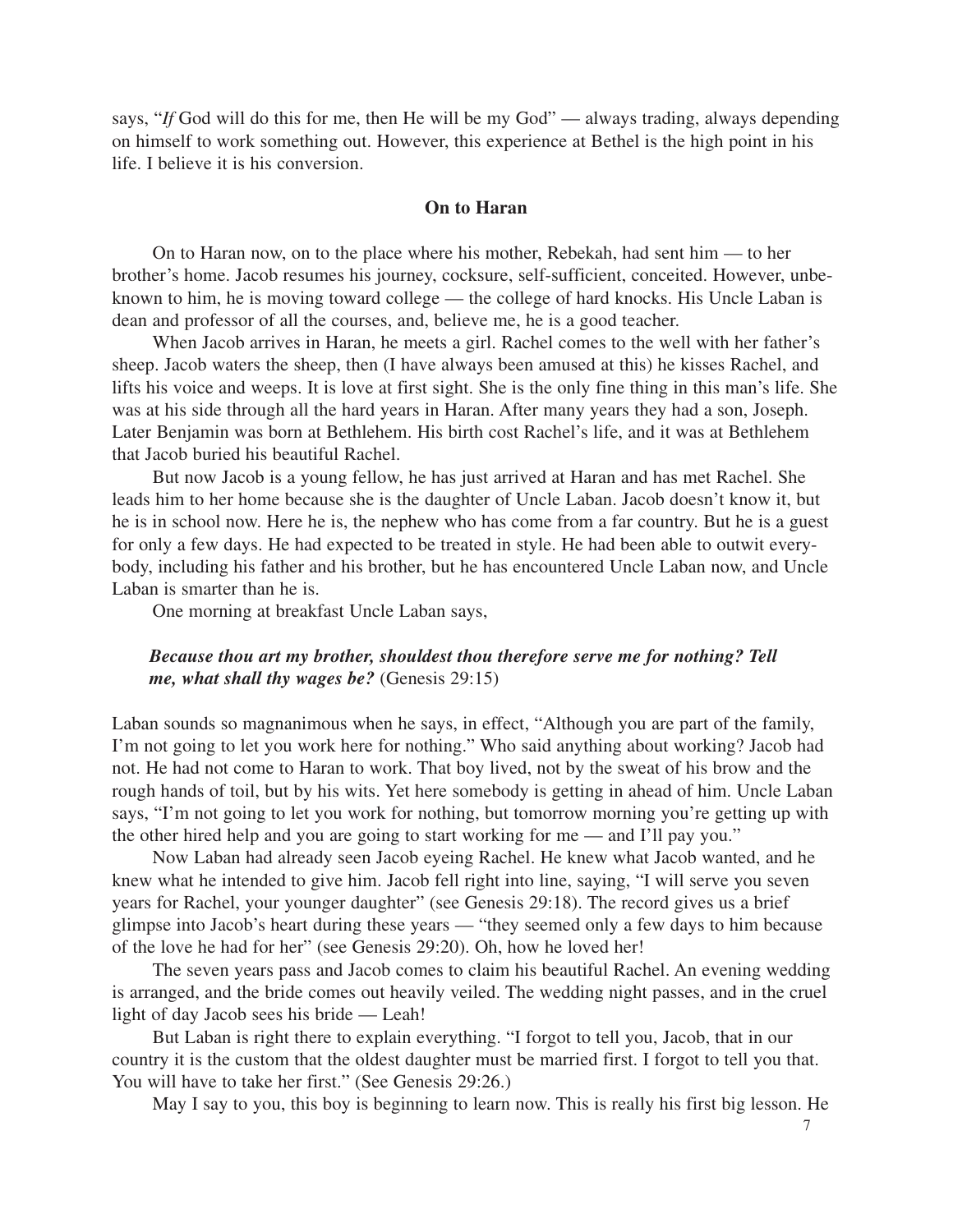refused submission to God at home, and he now must submit to his uncle in a far country. Jacob had deceived his father, he had stolen the blessing of the first born, now he has been deceived because of the right of the first born. He is learning the truth of the old saying, "Chickens come home to roost." They always do. And you will find that God puts it in different language later on:

## *Be not deceived, God is not mocked, for whatever a man soweth, that shall he also reap.* (Galatians 6:7)

Jacob deceived his old father about the favorite son, and many years later when he himself is old, his sons will bring to him the coat of Joseph, his favorite son, dipped in the blood of goats to deceive him into believing that his son had been slain. It is arresting to notice that every crooked thing this man did came back to him in the same coin. The Word of God promises that it will work that way.

After Jacob had been tricked into marrying Leah, he served seven more years to get Rachel. He served an additional six years to get his sheep. After dealing with Laban for twenty years, he took his leave — and Laban took out after him. Laban would have put him to death had not God intervened. When he caught up with Jacob he stormed, "What do you mean by taking my daughters and taking my grandchildren? You didn't even let me kiss them goodbye." (See Genesis 31:26-30.)

As Jacob defends his action, listen to his wail,

# *Thus have I been twenty years in thy house; I served thee fourteen years for thy two daughters, and six years for thy cattle; and thou hast changed my wages ten times.* (Genesis 31:41)

Jacob is through at Haran now. He has had an excellent education and has finished all of Uncle Laban's courses.

## **Heading Home**

Jacob resumes his journey, and one memorable night he is left alone to wrestle with God. God is beginning to deal with Jacob directly in order to bring him into the place of fruit bearing and of real, vital service and witness for Him.

## *And he commanded them, saying, Thus shall ye speak unto my lord, Esau: Thy servant Jacob saith thus, I have sojourned with Laban, and stayed there until now...* and I have sent to tell my lord, that I may find grace in thy sight. (Genesis 32:4, 5)

He remembers the last time he saw Esau, twenty years ago. Esau was breathing out threatenings against him. Notice that Jacob sends servants and instructs them, saying, "When you get to Esau my brother, say to him, 'My lord, Esau.'" Of all things! And then he has them refer to himself as "thy servant Jacob." That's not the way Jacob had spoken before. He had manipulated for the birthright and had stolen the blessing. He had been a rascal, but now his talk is different. I guess he had learned a few things from Uncle Laban. "My lord, Esau...thy servant Jacob."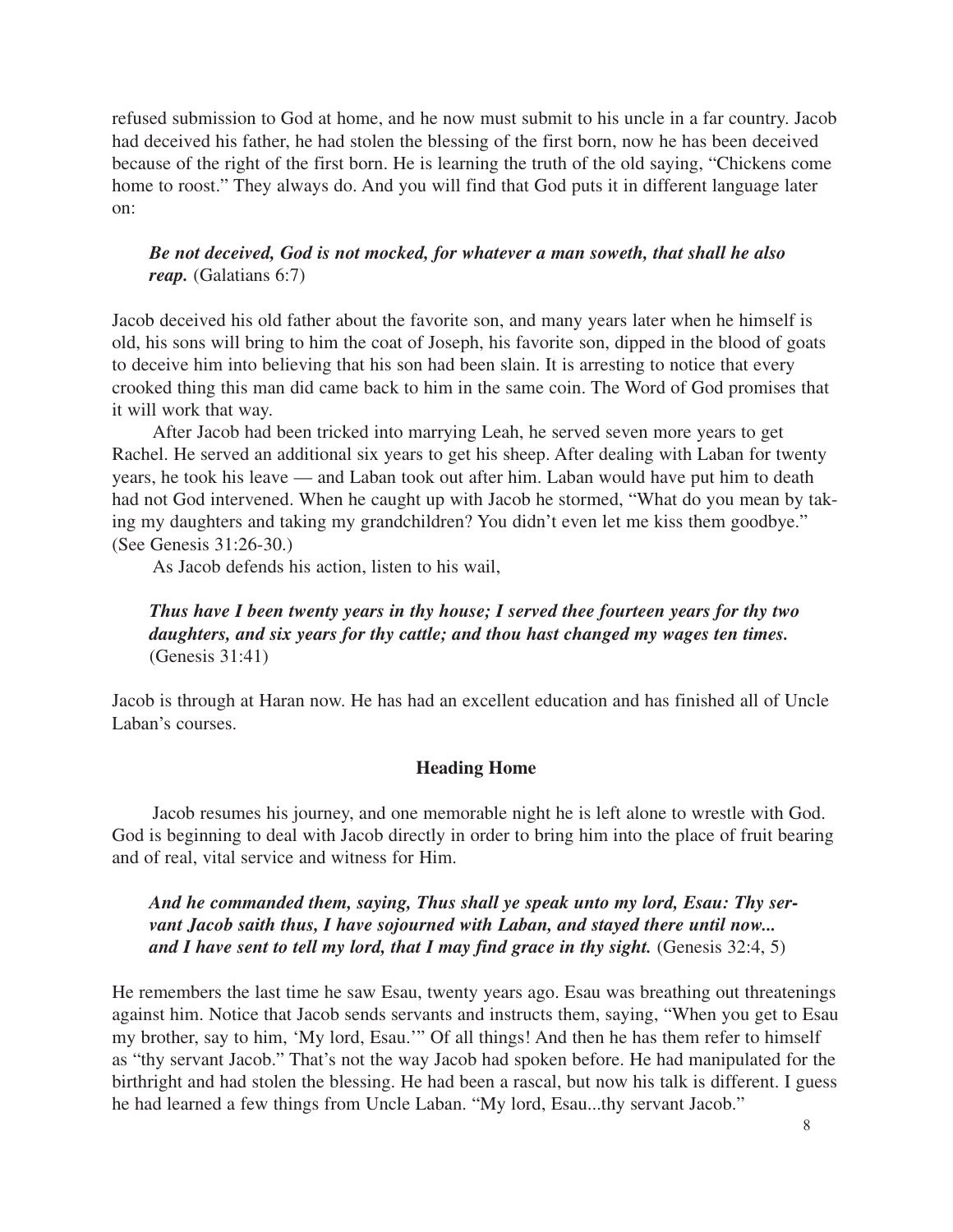## *And the messengers returned to Jacob, saying, We came to thy brother, Esau, and also he cometh to meet thee, and four hundred men with him.* (Genesis 32:6)

This message absolutely frightened poor Jacob because he didn't know what all that meant. Esau did not indicate his intentions to the servants at all. I suppose that Jacob quizzed them rather thoroughly and said, "Did you detect any note of animosity or bitterness or hatred toward me?" And I suppose that one of the servants said, "No, he seemed to be glad to get the information that you were coming to meet him, and now he's coming to meet you." But the fact that Esau appeared glad was no comfort to Jacob. It could mean that Esau would be glad for the opportunity of getting revenge. Anyway, poor Jacob is upset.

*Then Jacob was greatly afraid and distressed: and he divided the people that were* with him, and the flocks, and herds, and the camels, into two bands. *(Genesis 32:7)* 

He reasons that if his brother strikes one group, then the other one can escape. Notice what Jacob does now. He appeals to God in his distress:

*And Jacob said, O God of my father, Abraham, and God of my father, Isaac, the LORD who saidst unto me, Return unto thy country, and to thy kindred, and I will deal well with thee; I am not worthy of the least of all the mercies, and of all the truth, which thou hast shown unto thy servant; for with my staff I passed over this Jordan; and now I am become two bands.* (Genesis 32:9, 10)

This man now appeals to God and cries out to Him on the basis that He is the God of his father, Abraham, and the God of his father, Isaac. I begin now to detect a little change in Jacob's life. This is the first time I have ever heard him say, "I am not worthy of the least of Your mercies." For the first time, he is acknowledging that he might be a sinner in God's sight. Do you know that there are a great many "Christians" who do not acknowledge that they are sinners? For years I knew a man who was incensed that I would indicate that he was a sinner. He told me all that he had done and that he had been saved and now was not a sinner. My friend, he is a sinner. We are all sinners, saved by grace. As long as we are in this life, we have that old nature that isn't even fit to go to heaven. When any man begins to move toward God on that basis, he will find that to be true.

That night Jacob sends all that he has across the Brook Jabbok, but he stays on the other side so that, if his brother Esau comes, he might kill Jacob but spare the family. And so Jacob is left alone.

## *And Jacob was left alone; and there wrestled a man with him until the breaking of the day.* (Genesis 32:24)

There are several things I would like to get straight as we come to this wrestling match. I have heard it said that Jacob did the wrestling. Actually, Jacob didn't want to wrestle anybody. He has Uncle Laban in back of him who doesn't mean good at all, and he has his brother Esau ahead of him. Jacob is no match for either one. He is caught now between a rock and a hard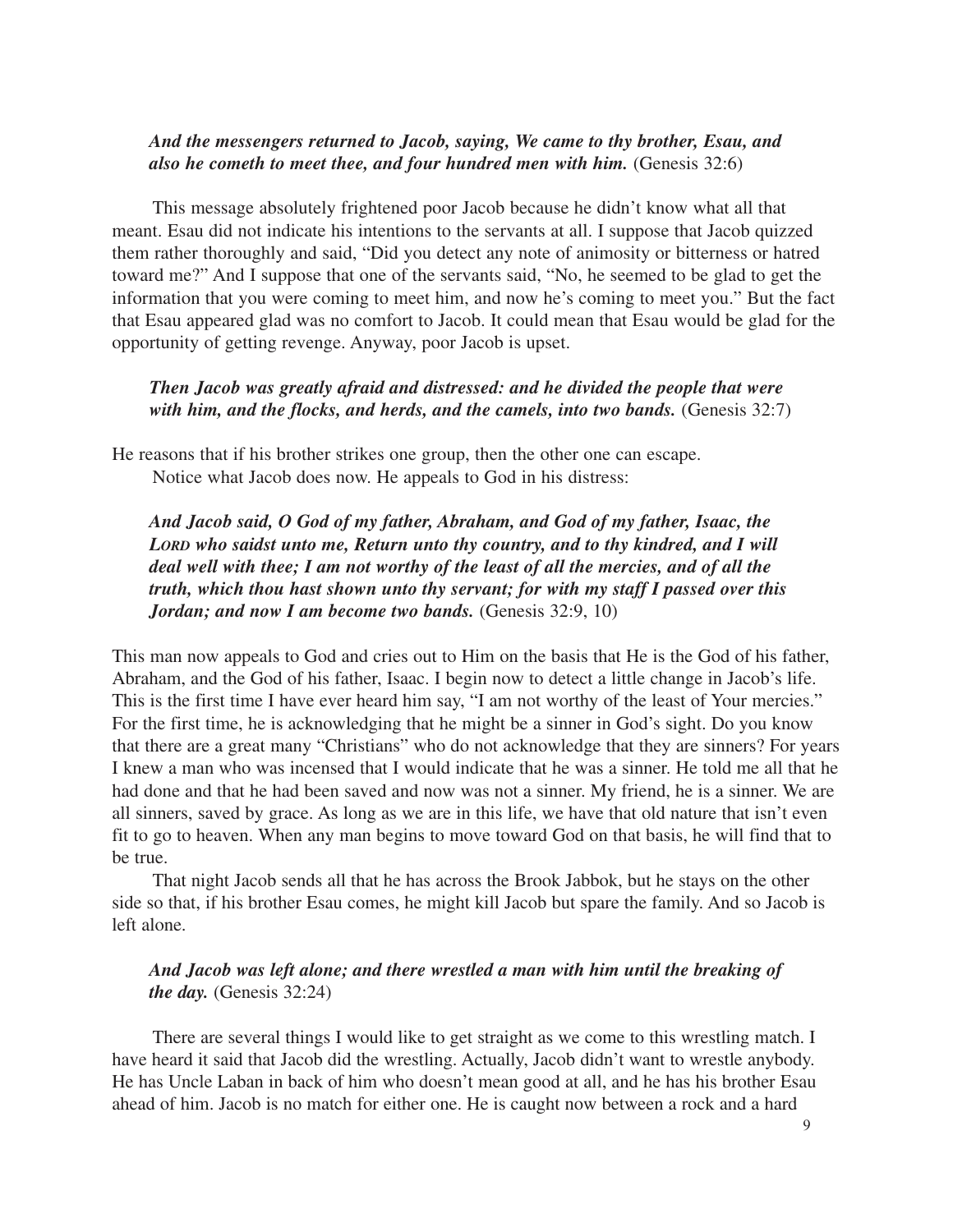place, and he doesn't know which way to turn. Do you think he wanted to take on a third opponent that night? I don't think so.

This is the question: Who is this one who wrestled with Jacob that night? There has been a great deal of speculation about who it is, but I think He is none other than the preincarnate Christ.

## *And when he saw that he prevailed not against him, he touched the hollow of his thigh; and the hollow of Jacob's thigh was out of joint, as he wrestled with him.* (Genesis 32:25)

Jacob is not going to give up easily; he is not that kind of man — and he struggled against Him. Finally, this One who wrestled with him crippled him.

## *And he said, Let me go; for the day breaketh. And he said, I will not let thee go, except thou bless me.* (Genesis 32:26)

What happens now? Jacob is just holding on; he's not wrestling. He is just holding on to this One. He found out that you do not get anywhere with God by struggling and resisting. The only way that you get anywhere with Him is by yielding and just holding on to Him. My friend, when you get in that condition, then you trust God. When you are willing to hold on, He is there ready to help you.

## *And he said unto him, What is thy name? And he said, Jacob. And he said, Thy name shall be called no more Jacob, but Israel; for as a prince hast thou power with God and with men, and hast prevailed.* (Genesis 32:27, 28)

He is not Jacob anymore — the one who is the usurper, the trickster — but Israel, "for you have struggled with God and with men, and have prevailed." Now the new nature of Israel will be manifested in the life of this man.

## *And Jacob asked him, and said, Tell me, I pray thee, thy name. And he said, Wherefore is it that thou dost ask after my name? And he blessed him there. And Jacob called the name of the place Peniel; for I have seen God face to face, and my life is preserved.* (Genesis 32:29, 30)

Jacob had seen the Angel of the Lord, the preincarnate Christ.

# *And as he passed over Penuel the sun rose upon him, and he limped upon his thigh.* (Genesis 32:31)

God had to cripple Jacob in order to get him, but He got him. This man Jacob refused to give in at first — that was typical of him. He knew a few holds, and he thought that after awhile he would be able to overcome. Finally, he found out he couldn't overcome, but he would not surrender. And so what did God do? Certainly, with His superior strength, in a moment God could have pinned down Jacob's shoulders — but He wouldn't have pinned down his will. Jacob was like the little boy whose mama made him sit in a corner in his room. After a while she heard a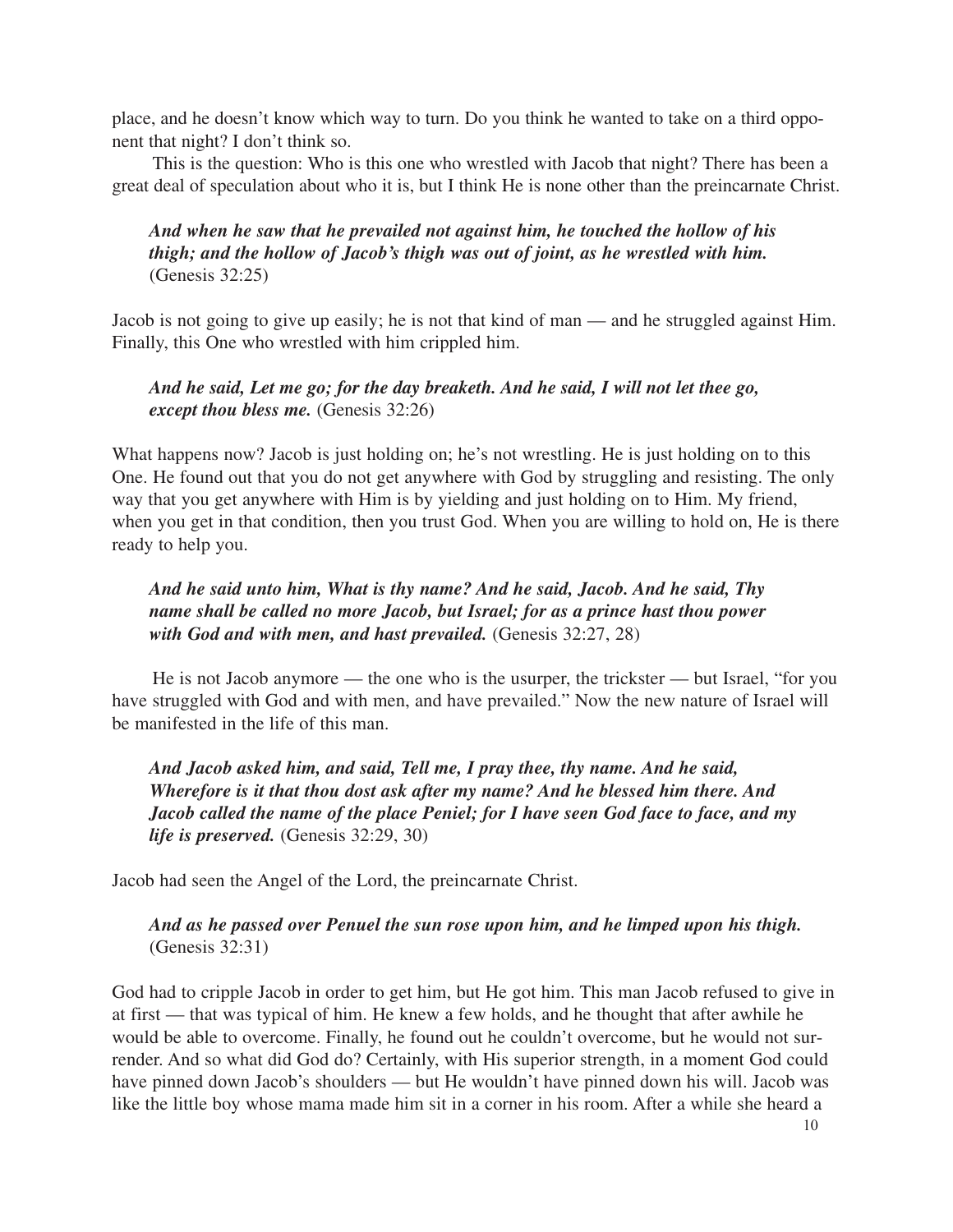noise in there, and she called to him, "Willie, are you sitting down?" He said, "Yes, I'm sitting down, but I'm standing up on the inside of me!" That is precisely what would have happened to Jacob. He would have been standing up on the inside of himself — he wasn't ready to yield.

Notice how God deals with him. He touches the hollow of Jacob's thigh. Just a touch of the finger of God, and this man becomes helpless. But, you see, God is not pinning down his shoulders. Now Jacob holds on to Him. The Man says, "Let me go," and Jacob says, "No, I want Your blessing." He is clinging to God now. The struggling and striving are over, and from here on Jacob is going to manifest a spiritual nature, dependence upon God. You will not find the change happening in a moment's notice. Before we are through with him, we will find that he is a real man of God.

The next day Jacob meets Esau and discovers that his brother is not angry at all. Thus Esau reveals himself to be a bigger man than Jacob. Esau invites him to make his home with him, but Jacob does not want to live near his brother. He has something else in mind.

As soon as Esau has turned his back and started home, Jacob takes his family down to Shechem. It is a tragic move — Jacob is still depending on his own cleverness. There Dinah, his daughter by Leah, is raped. Then Simeon and Levi, her full brothers, go into the city of Shechem to the prince who is responsible. Though the prince wants to marry Dinah, they murder him, and the sons of Jacob conduct a slaughter that would make a Mafia shooting in Chicago look pretty tame! When they come home Jacob says, "You've made my name to stink among the people of this land" (see Genesis 34:30). He should not have gone to Shechem. But he learned his lesson.

Some believers have yet to learn that sin will catch up with them. It always does. God said this in Galatians 6:7, 8:

## *Be not deceived, God is not mocked, for whatever a man soweth, that shall he also reap. For he that soweth to his flesh shall of the flesh reap corruption; but he that soweth to the Spirit shall of the Spirit reap life everlasting.*

You sow corn, you reap corn; you sow wheat, you reap wheat; you sow cotton, you reap cotton; you sow sin, you reap sin. You reap exactly what you sow. Old Jacob, when he left Shechem a broken-hearted man, knew then that whatever a man sows he will reap.

#### **Back to Bethel**

God called Jacob back to Bethel, back to a fresh start, a new era.

*And God said unto Jacob, Arise, go up to Bethel, and dwell there: and make there an altar unto God, who appeared unto thee when thou fleddest from the face of Esau, thy brother. Then Jacob said unto his household, and to all that were with him, Put away the foreign gods that are among you, and be clean, and change your garments.* (Genesis 35:1, 2)

Rachel, you may recall, had taken the idols from her parental home and had concealed them while Laban searched the entire camp. I suppose she continued to worship those idols, for she had come from a home of idolatry. Jacob loved her and was too indulgent with her. It seems that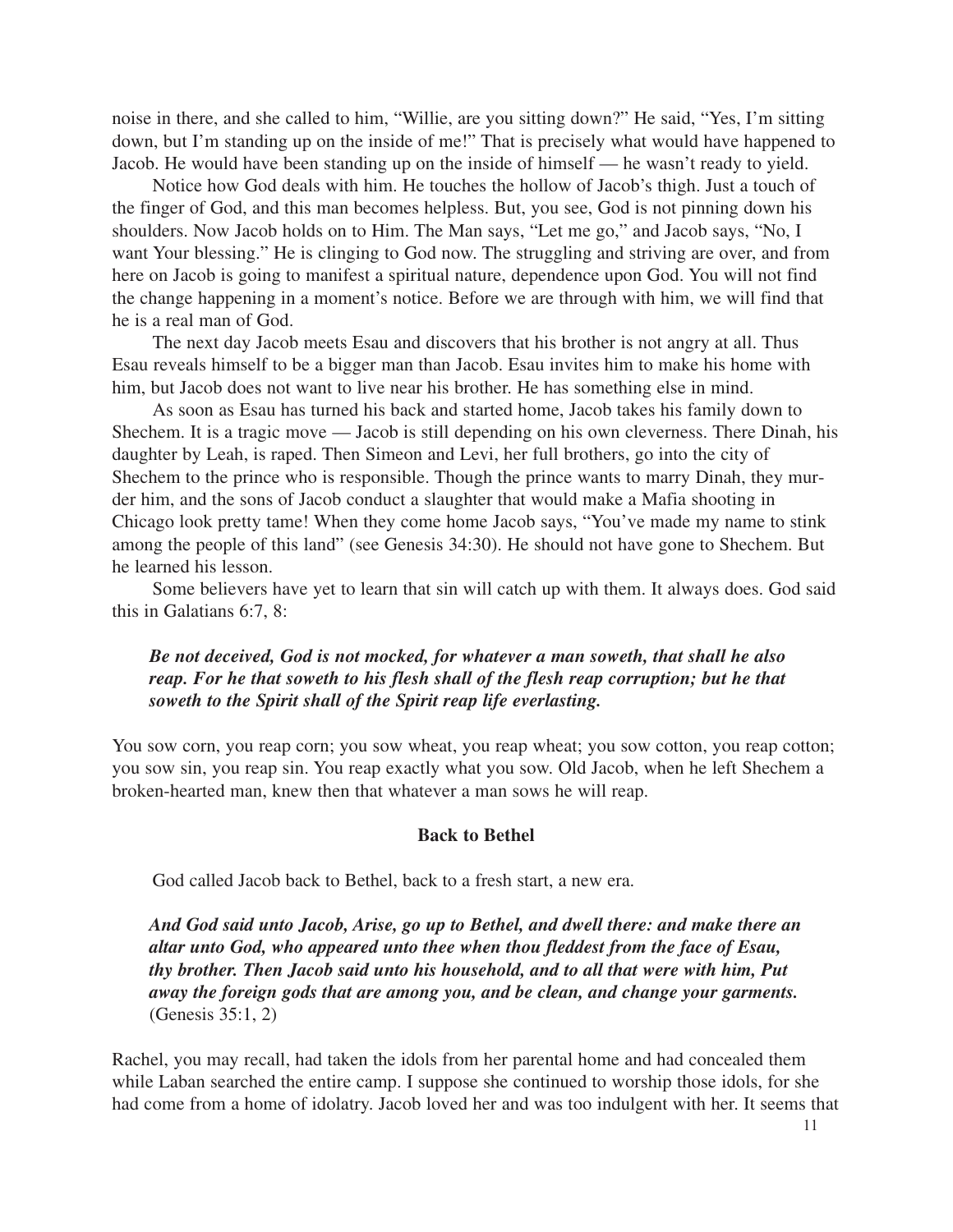idolatry was an accepted part of family life. Now God says, "Go back to Bethel. That's where I started with you, Jacob. You have to go back."

You have to be clean. That means confession of sins. My friend, you have to deal with sin in your life. Don't think that you can just rub out the sins of the past. You are dealing with God. You've got to confess your sin. God has said, "If we confess our sins, he is faithful and just to forgive us our sins, and to cleanse us from all unrighteousness" (1 John 1:9). He can cleanse you today. You cannot go back to Bethel unless you clean up. That is what it means.

Then, "change your garments." Garments in Scripture are habits. We use the same expression today when we speak of riding habits or golfing habits. Jacob is God's man, he is going to change his habits and start living differently. And as far as I can tell, from the day he went back to Bethel he started living for God.

Jacob said to his family,

## *And let us arise, and go up to Bethel; and I will make there an altar unto God, who answered me in the day of my distress, and was with me in the way which I went.* (Genesis 35:3)

He remembered that as a boy running away from home, homesick and lonesome, he had come to Bethel and God had appeared to him. God had said, "I'll be faithful to you." But Jacob had gone on his way, not depending on God's faithfulness, but on his own ability. He fell on his face, and disappointment and tragedy came to him. Yet through it all God was with him, and God blessed him. Now He says, "Go back to Bethel. You have to go back to where you started, Jacob. You have to go back."

#### **Your Bethel**

How about you, my friend? Do you have a Bethel in your past? Do you remember the day you came to Christ? It was exciting, wasn't it? You were filled with wonder. Thrilling times those were! You may have wandered far since then. You may be at this moment actually away from God, living by your own wits, trusting in your own ability. Perhaps your life even blends in with the lives of those in the world.

Yet in spite of it all, God has blessed. Remember how it was with you at the beginning. You may not have had much then, materially speaking, but you had fellowship with your God. I call you back to Bethel today, back to the House of God.

Put away your idols. You may protest, "You're wrong, preacher, we don't have any idols." Are you sure you don't? Materialism and secularism are our idols today. To some of you, your home is your idol — you have spent more in redecorating your home this past year than you have spent for God's work. And at the same time you speak of looking for the Lord to come. Your neighbors know you don't mean it.

Some have made pleasure an idol. Actually, your interest in the church is in the entertainment it offers. You do not go to pray, you do not go to study the Word of God — you go to be entertained. Some have made television your god. You spend more time there on Sunday nights than you spend in the House of God. To some of you, business has become your idol, and you have no time for your God. Some of you have made a child or your family or even church activity your idol. Good things, you know, can keep you from the best things.